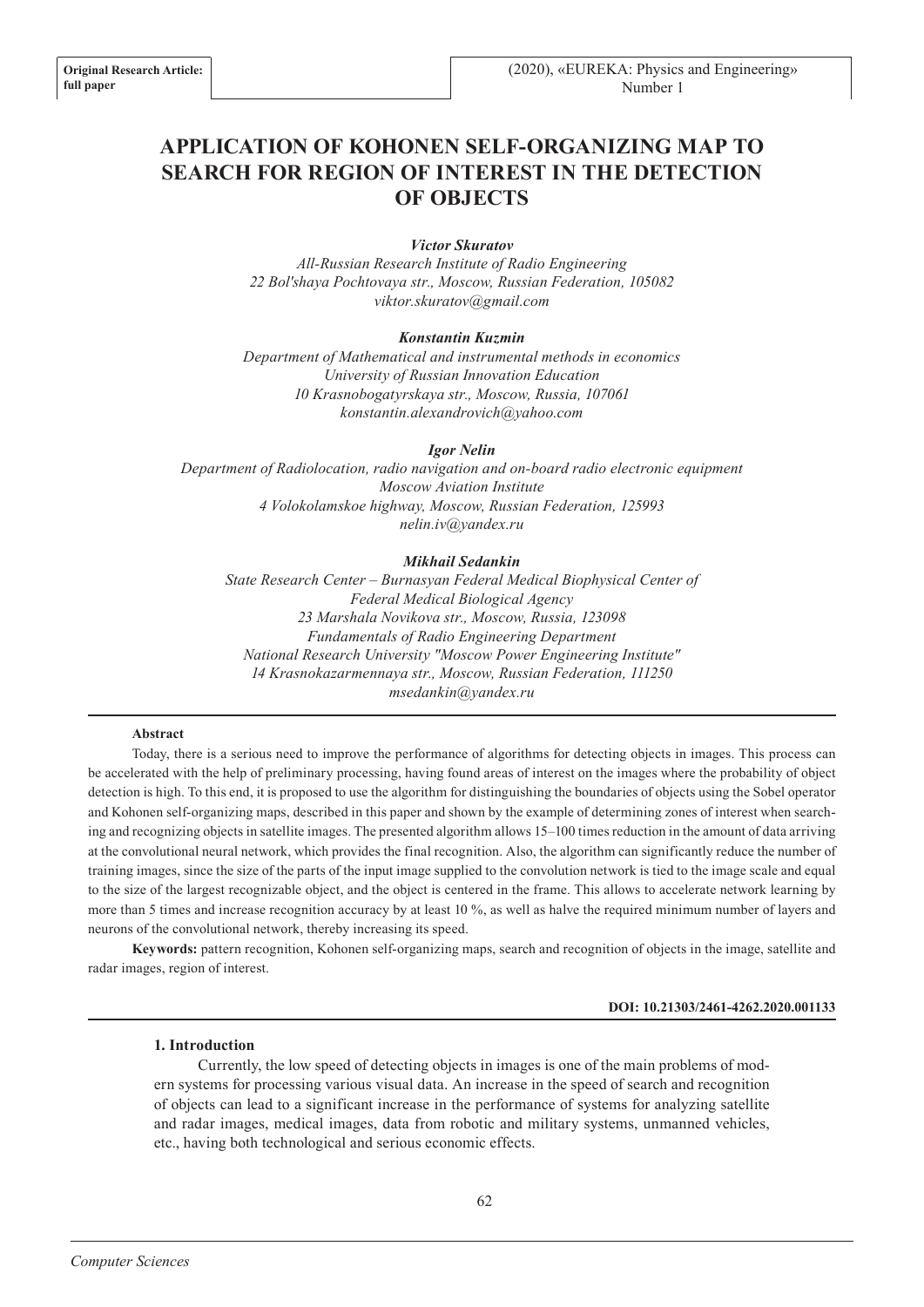One of the ways to increase the accuracy and speed of recognition algorithms is the use of neural networks (NN), and the most modern type of NN used in pattern recognition is convolutional neural network (CNN) [1]. For the high-quality operation of this type of network, it is necessary that the size of the recognized object and the sizes of the objects in the training set be comparable. If, in addition to the various types of desired objects, there is also a variation in the scale of the object in the image, the creation of a training sample and training of such a network will take considerable time and computational resources, the number of errors in recognition will increase, and the speed will be low. The presented algorithm allows to reduce the amount of data analyzed when searching and recognizing objects in the image by 15–100 times, increase accuracy and save computing resources. This is achieved through the use of Kohonen maps to determine areas of interest in the input image, in which there is a high probability of finding the desired object.

# **2. Literature review and problem statement**

Today, there are a number of works where the use of the self-organizing map of Kohonen (Self-organizing map, SOM) for image recognition has been investigated. Some authors use Kohonen maps to prepare input data with subsequent analysis by other NNs, while others use it to directly recognize objects in images. In [2], image segmentation by Kohonen maps is first applied, and then analysis in a hybrid NN. Kohonen maps were used to reduce the training set for hybrid NN and to speed up the analysis. The disadvantage of [2] is that the input image is classified as a whole, without the ability to search for an object. Therefore, when zooming in on the desired fragment in the input image, recognition will not be performed. In [3], Kohonen maps were used to solve clustering problems with a large number of objects and to distinguish among them those that have unusual characteristics.

Articles [4–8] describe the evolution of the R-CNN (Region-based Convolutional Network) algorithm for searching and recognizing objects in images. In [4, 5], the initial version of the R-CNN algorithm is described. The algorithm extracts about 2000 regions on the input image, each of which is scaled using the affine transformation, and fed to the input of the convolution network, which extracts the feature vector (map). The article [5] describes the linear regression training to refine the coordinates of the object window. R-CNN has several drawbacks, mainly due to the high time spent on training the network, as well as on direct image processing by the algorithm, so that processing one image takes about 47 seconds. The following describes the development of this algorithm (Fast R-CNN [6] and Faster R-CNN [7]) up to Mask R-CNN [8] in which the ability to predict the position of the mask covering the found object is added.

The article [9] describes the YOLO algorithm (You Only Look Once), which allows searching and recognizing objects in images 103 times faster than R-CNN and 102 times faster than Fast R-CNN, but with lower accuracy. This algorithm superimposes a grid on the input image and divides it into cells. Around each cell, the algorithm determines the bounding box of the zone of the possible location of objects with an assessment of the accuracy of detection and the probability of belonging to classes. Then, the accuracy estimate for each zone is multiplied by the probability of the class and the final value of the probability of detection is obtained. In [10], the SSD: Single Shot MultiBox Detector algorithm is presented, which is comparable in accuracy and speed to YOLO. The algorithm overlaps the entire area of the input image with bounding frames, the size of which varies within the set limits, allowing the detection and recognition of objects of various sizes. Both algorithms perform analysis from several thousand to several tens of thousands of parts of the input image.

When detecting and recognizing objects in images, it is necessary to apply algorithms that divide the input image into a set of images suitable in size for analysis in a convolutional NN. To save time and resources, the applied algorithm should reduce the amount of data needed for further analysis. Such an algorithm can be implemented in the following ways:

1) sequentially splitting the input image into frames of the required size with a frame shift of a certain number of pixels relative to the previous one;

2) using the algorithms R-CNN, Fast and Faster R-CNN, Mask R-CNN, YOLO, as well as SSD.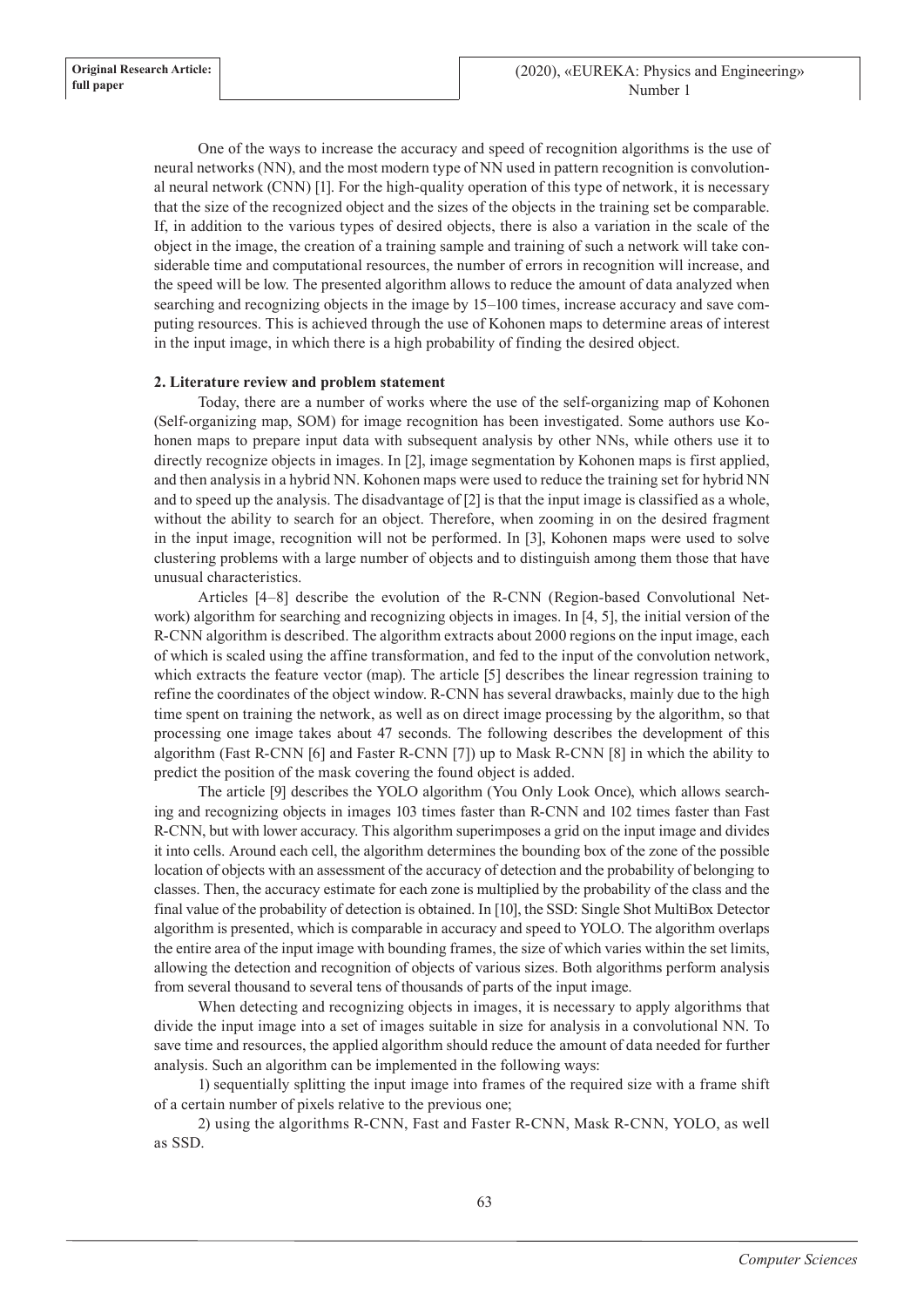Both of the presented methods require significant time and computational resources. In one case, several thousand frames are submitted to the subsequent convolutional NN for analysis, into which each input image is divided [4, 5], and in the other case, the image is analyzed as a whole, with enumeration of the possible boundaries of regions of interest and without preliminary screening of areas of no interest [6–10].

Thus, there is an obvious need for algorithms that can reduce the amount of data being analyzed, and thereby increase the speed of search and recognition systems for objects in images.

## **3. The aim and objectives of research**

Interesting objects and the possibility of recognizing its type in a convolutional NN. To achieve the aim, the following tasks are set:

– highlight the boundaries of the objects present in the image;

– perform a search for centers of objects;

– check the selected algorithms on real input data.

# **4. The algorithm for distinguishing the boundaries of objects located on the underlying surface**

This scientific work is based and is a continuation of the previous study [11], in which the possibility and prospect of using neural networks and Kohonen maps to determine the centers of objects in images are investigated, and the performance of these two types of neural networks is compared.

Before transferring the input image for analysis to the convolutional NN, it is necessary to carry out preliminary processing.

Between the object in the image and the underlying surface there is always an interface, which is formed due to the difference in brightness or light levels, because the reflectivity of, for example, airplanes is usually higher than that of the underlying surface. Also, in most cases, the bodies of objects such as tanks or planes cast a shadow on the underlying surface, which also forms the interface. If to select these boundaries around the objects with dots in the input image, then the center of the cluster will actually coincide with the center of the object.

The algorithm for extracting the boundaries of objects located on the underlying surface, given in [11], has been finalized and now looks like this:

1) input color image is converted to shades of gray;

2) resulting image is contrasted;

3) application of the Sobel operator – a differential operator that calculates the approximate value of the image brightness gradient;

4) conversion to a binary image, using clipping by the brightness threshold. The resulting luminance separation boundaries take values 1, all the rest  $-0$ ;

5) removal of small objects;

6) filling inside closed borders;

7) removal of the boundaries of the desired object of the selected image parts that are not characteristic of geomeric forms.

## **5. Methodology for determining centers of interest**

To increase the speed of analysis and reduce the necessary computing resources when objects of interest are detected in the input image, it is proposed to identify the areas of their possible location with further sequential analysis of the found areas in the convolutional NN.

To highlight the centers of zones of interest in the input image, it is necessary to train NN without a teacher, i. e. lack of training sample, as processing of each input image is carried out independently of the previous ones. The main types of Kohonen networks that use teaching without a teacher are [12, 13]:

– Kohonen network for vector quantization of signals;

– self-organizing maps of Kohonen.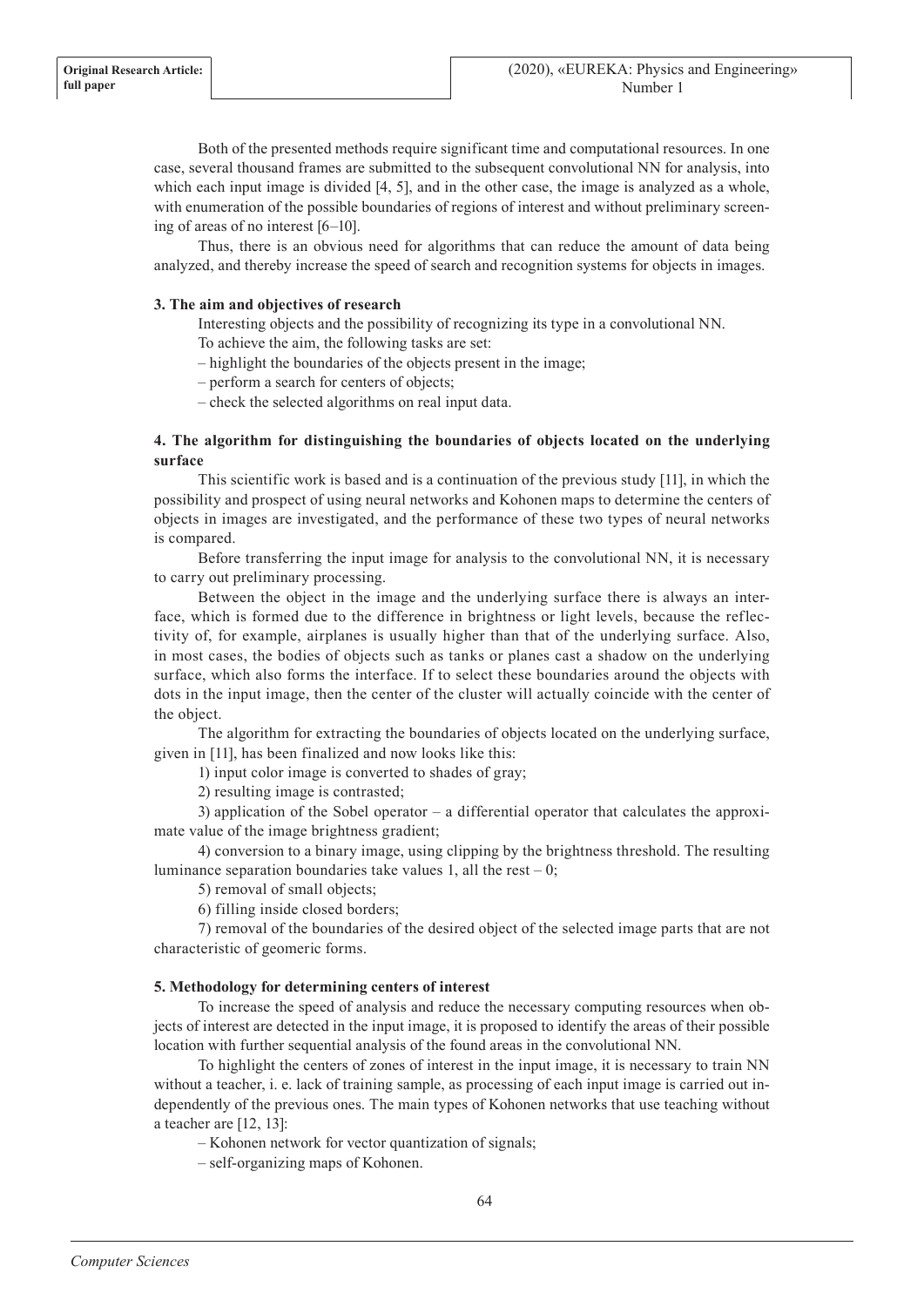In this paper, let's describe the SOM application to solve the problem of determining the centers of zones of interest, which is a development [11].

The main goal of SOM is to convert input vectors of arbitrary dimension into a one- or two-dimensional discrete map with a topologically ordered shape [13]. Kohonen maps are based on competitive learning. The neurons of the output layer compete for the right to activate, as a result of which only one output neuron, the winner neuron, is active. One way to organize this kind of competition between neurons is to use negative feedbacks between them. In the general case, neurons in SOM are located at the nodes of a two-dimensional grid with rectangular or hexagonal cells (**Fig. 1**). The magnitude of the interaction between neurons in the network is determined by the distance  $r_n$  between them. The distance between the individual neurons is more consistent with the Euclidean distance for the hexagonal grid. The more neurons in the grid, the higher the degree of detail of the SOM result.



**Fig. 1.** The initial arrangement of neurons in the nodes of a two-dimensional grid with cells: *a* – quadrangular; *b* – hexagonal

The location of the winning neurons determined during the competitive process is ordered in relation to each other, then ask the ones in the grid a significant coordinate system in which the coordinates of the neurons are an indicator of the statistical features contained in the input images.

The work of the SOM algorithm usually begins with the initialization of the synaptic network weights and, after the correct initialization, three main processes are launched to form the map: competition, cooperation and synaptic adaptation.

The principle of operation of the SOM algorithm is considered in more detail in [11].

# **6. Description of the area of interest search algorithm**

A satellite or radar image of the underlying surface with a known scale is fed to the input. Next, pre-processing is carried out, which is carried out in several stages:

1. Highlighting the boundaries of objects present in the image. For this, the algorithm described in paragraph 4 is used, based on the use of the Sobel operator.

2. Search for centers of objects. SOM is used for this.

3. Identification of areas of interest. Around the found centers, an expanded zone of interest is formed, within which parts of the original image are extracted with a certain "window". The selected parts of the image should contain the point of the center of the cluster and overlap the vicinity of the zone of interest. The dimensions of the "window" are selected based on the given dimensions of the largest detectable object and change when the image scale is changed.

4. In the presence of closely located relative to the scale of the desired object network nodes, the zone of interest expands so as to overlap the common area for these nodes, instead of looking for the region of interest for each node separately.

5. Analysis in the convolution network. The obtained parts of the input image are submitted for analysis to the convolution network, where the presence of the object on and its type is determined.

The algorithm for the search for zones of interest is shown in **Fig. 2**.

This algorithm can be used to search and recognize in the input image not only various types of armored vehicles and aircraft, but also other objects of interest, for example, when analyzing the visual data of unmanned vehicles or when testing robotic systems. For this, it is necessary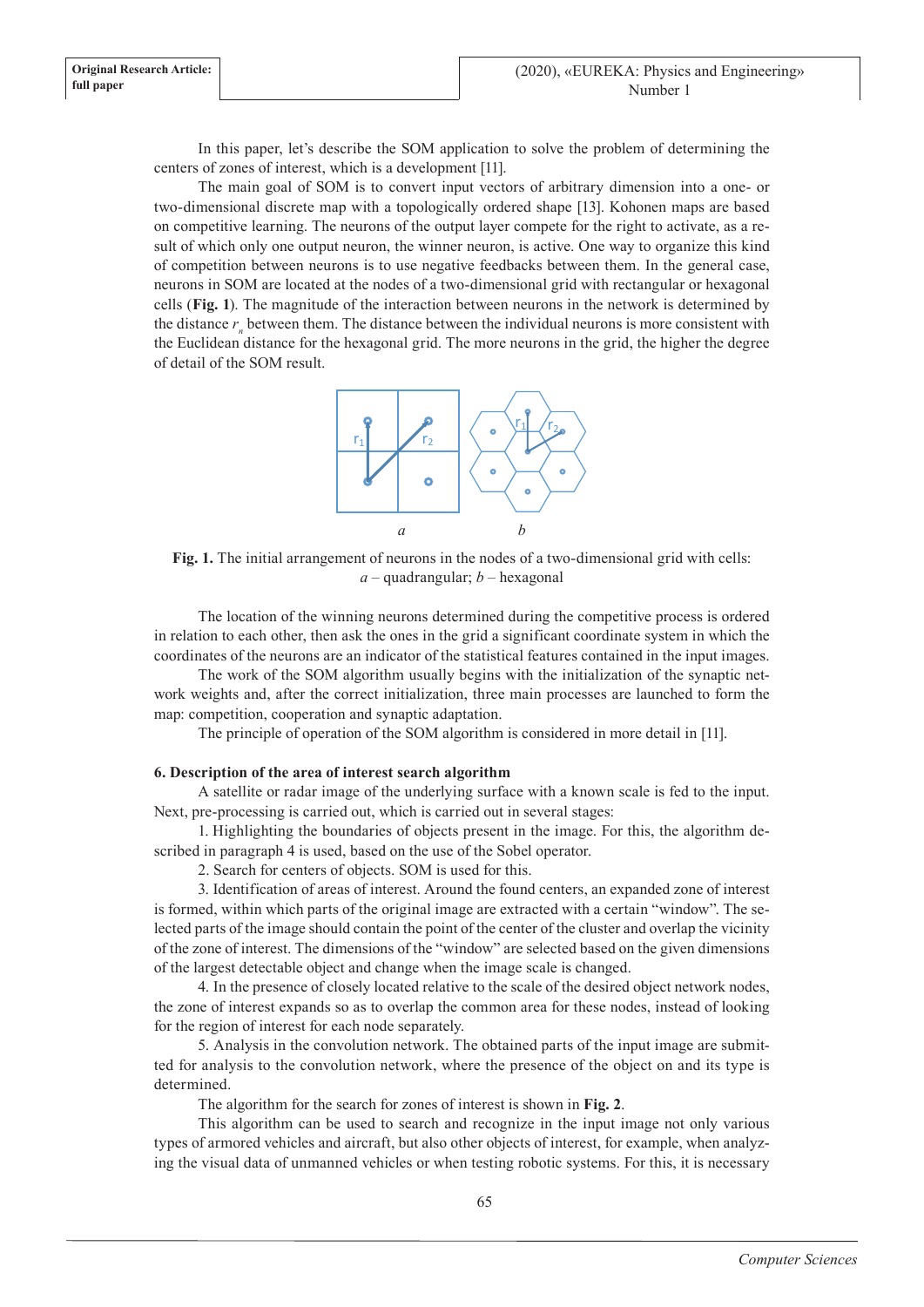

to set the maximum and minimum sizes of objects of interest for the algorithm to search for zones of interest, compose a training sample for these objects and train the convolutional NN.



# **7. Demonstration of the algorithm on real input data**

To search for several objects in the input image, it is necessary to take into account the real scale of the image and their relative dimensions. In order to avoid missing objects, it is necessary that the determined number of cluster centers in the image coincides with the number of smallest objects that can fit on the input image with a known scale. **Fig. 3** shows an example of the algorithm for determining zones of interest in a real color satellite image measuring 671×493 pixels, which contains several types of aircraft, various underlying surfaces and structures. After preliminary processing, the input image is submitted for analysis to SOM with the initial arrangement of neurons at the nodes of a two-dimensional grid with hexagonal cells. SOM needs about 150 learning eras. Based on the scale of the input image, the number of smallest aircraft that can fit on the image is  $6\times4$ . Therefore, at the output of the neural network, 24 cluster centers must be defined. If the centers of the clusters are located relatively close to each other, then their combination into one located in the center between them is possible. The same applies to "windows" around neighboring cluster centers if they overlap more than 90 % of the area. It is also possible to exclude from the analysis the centers located in the immediate vicinity of the edge of the image, since they can't be the center of the aircraft, which the convolutional network could recognize during further processing.



**Fig. 3.** Input image processing with SOM analysis

As can be seen from **Fig. 3**, the Kohonen map identified the centers of the clusters in such a way that all aircraft will be highlighted with a "window" and will be used for further analysis in the convolution network. The minus of the map is the dependence of the position of the centers of the clusters on neighboring neurons, which leads to the presence of centers in areas with no differences in brightness. In this case, after the "window" identifies zones of interest around the centers of the clusters, about 100 cut frames the size of the maximum aircraft are sent for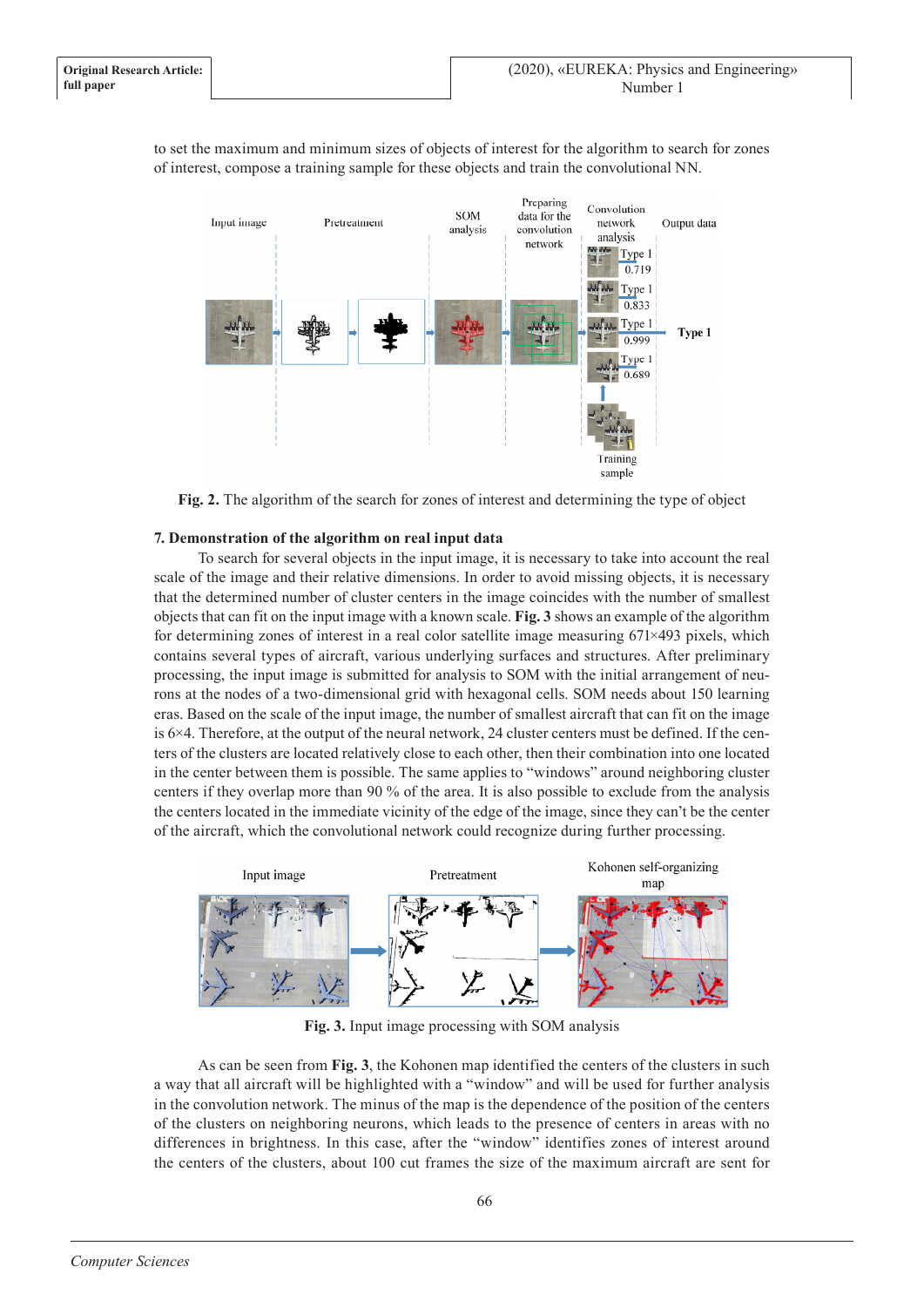**Table 1**

further analysis. This is 1000 times less than when using sequential splitting of the input image into frames or 15–100 times less than when using algorithms similar to RCNN, YOLO and SSD. Also, the application of this algorithm significantly reduces the required number of training images of the aircraft for the convolution network, because the size of the "window" is tied to the image scale and is equal to the size of the largest detectable aircraft. This means that there is no need to vary the size of the aircraft in training images.

**Table 1** shows the performance of the Kohonen map depending on the resolution of the input image and the number of possible objects of minimum size. The calculations фre performed in a program of our own design without the use of a GPU (graphics processor), acceleration and optimization algorithms on a personal computer with the parameters specified in paragraph 4.

| таріє т<br>Kohonen map performance |                          |                      |  |
|------------------------------------|--------------------------|----------------------|--|
| The size of the input image, pix.  | Number of search objects | SOM processing, sec. |  |
| $120 \times 230$                   |                          | 0,1                  |  |
| $200 \times 400$                   | 10                       | 0,3                  |  |
| $671\times493$                     | 24                       | 3,3                  |  |
|                                    |                          |                      |  |

As can be seen from the **Table 1**, the image processing speed of the Kohonen map has a non-linear dependence on the image size and the number of search objects, so the size of the input image should be selected based on the required speed of the algorithm.

According to the results of [11], the main drawback of the SOM algorithm was the frequent location of network nodes between objects, and not inside them. This drawback is eliminated using the algorithm for initializing the network weights according to random examples and changing the communication function between neurons in such a way that with increasing distance between them, the interaction quickly decreased. This allows to reduce the number of network nodes outside the facilities by about 4.7 times.

# **8. Discussion of the results of the created algorithm for the search for zones of interest on the underlying surface**

Existing algorithms for searching and recognizing objects select several thousand or even hundreds of thousands of parts on the input image and submit them to the convolution network for analysis. The algorithm proposed in this article allows one to reduce the number of analyzed portions of the input image and to reduce the training sample for the convolution network, which can significantly reduce the time for searching and recognizing objects. This is achieved through a preliminary search for areas of interest in the image with further analysis of only the selected areas. The size of the "window" scanning certain areas of interest is determined based on the image scale and the given dimensions of the largest detectable object. Highlighting the boundaries of objects and applying SOM allow to determine the centers of objects in the image and create zones of interest around them. These solutions make it possible to eliminate variations in scale and center the desired object, due to which the training sample size of the terminal convolution network is reduced several times, its training is accelerated, and recognition accuracy is increased.

The disadvantage of the created algorithm is a significant increase in the recognition speed only when analyzing images on which the boundaries of objects do not occupy most of the space. For example, in satellite and radar images, when the desired objects are located on a homogeneous underlying surface of great length. When analyzing images occupied by small objects, the algorithm will determine the entire image as the zone of interest, while still reducing the number of analyzed portions of the input image. The analyzed parts will be 300–500 times less than when using sequential partitioning or 3–10 times less than when using algorithms similar to RCNN, YOLO and SSD. In the future, it is planned to identify unique features of the shape of the boundaries of the de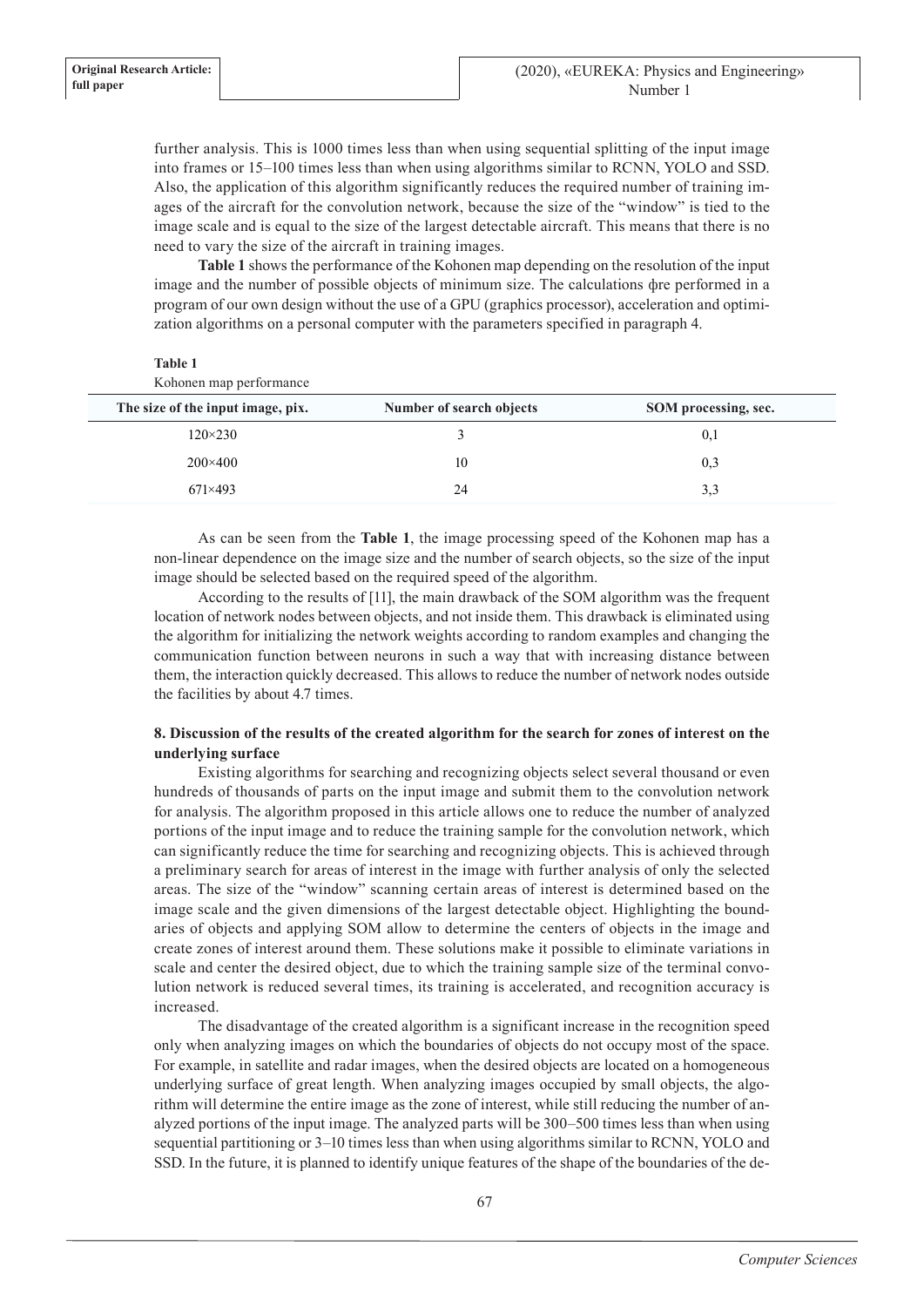sired objects, which will help to distinguish these objects against the background of the underlying surface and the boundaries of objects of no interest.

The pre-processing algorithm shows a high speed of extracting the boundaries of the objects of the input image. The search for cluster centers using a Kohonen self-organizing map allows to process images with sizes up to  $500 \times 500$  pixels at high speed. and the number of search objects about 40 pcs. In the future, it is planned to use Kohonen map acceleration and optimization algorithms for GPU calculations, as well as consider other options for searching for cluster centers, for example, the Kohonen neural network.

Compared with the previous work [11], the following is done:

– the algorithm for highlighting the boundaries of objects by performing image contrasting, filling the space inside closed borders, and filtering selected objects in the image which geometric shape does not match the shape of the boundaries of the desired objects has been improved;

– the algorithm for determining the zone of interest for closely located, relative to the scale of the desired object, network nodes has been changed. Now the zone of interest is expanded in such a way as to cover the common area for these nodes, instead of looking for the region of interest for each node separately;

– improving the initialization algorithm of the initial network weights and the function of reducing the connections between neurons with increasing distance between them, allows to significantly reduce the number of network nodes that are between objects, and not inside them.

In further work, it is planned to improve the presented algorithm due to a better allocation of the boundaries of objects and the search for their centers. It is also planned to create and optimize a convolutional neural network for object recognition, which will create a complete system for searching and recognizing objects on radar or satellite images of the underlying surface.

## **9. Conclusions**

1. To highlight the boundaries of objects present in the image, an algorithm based on the use of the Sobel operator is used. The algorithm has high speed, highlighting the boundaries of the objects of the input image in 0.008–0.03 sec.

2. SOM is used to search for centers of objects, as this is one of the fastest algorithms for determining the centers of input data clusters.

3. The developed algorithm is tested on real satellite images. Its application allows to reduce the amount of data analyzed by the convolution network by 15–100 times, which accordingly reduces the time of searching and recognition of necessary objects. Also, the use of this algorithm reduces the required number of training images for the convolution network, since the size of the "window" is related to the image scale and corresponds to the size of the largest detected object. This fact and the centering of the object on training images can accelerate network learning by more than 5 times and increase recognition accuracy by at least 10 %, as well as halve the required minimum number of layers and neurons of the convolutional network, thereby increasing its speed.

#### **References**

- [1] Simard, P. Y., Steinkraus, D., Platt, J. C. (2003). Best practices for convolutional neural networks applied to visual document analysis. Proceedings of the Seventh International Conference on Document Analysis and Recognition. doi: https://doi.org/ 10.1109/icdar.2003.1227801
- [2] Novikova, N. M., Dudenkov, V. M. (2015). Modelirovanie neyronnoy seti dlya raspoznavaniya izobrazheniy na osnove gibridnoy seti i samoorganizuyuschihsya kart Kohonena. Aspirant, 2, 31–34.
- [3] Narushev, I. R. (2018). Neural network on the basis of the self-organizing kochonen card as a means of detecting anomalous behavior. Ohrana, bezopasnost', svyaz', 2 (3 (3)), 194–197.
- [4] Girshick, R., Donahue, J., Darrell, T., Malik, J. (2014). Rich Feature Hierarchies for Accurate Object Detection and Semantic Segmentation. 2014 IEEE Conference on Computer Vision and Pattern Recognition. doi: https://doi.org/10.1109/cvpr.2014.81
- [5] Girshick, R., Donahue, J., Darrell, T., Malik, J. (2016). Region-Based Convolutional Networks for Accurate Object Detection and Segmentation. IEEE Transactions on Pattern Analysis and Machine Intelligence, 38 (1), 142–158. doi: https://doi.org/ 10.1109/tpami.2015.2437384